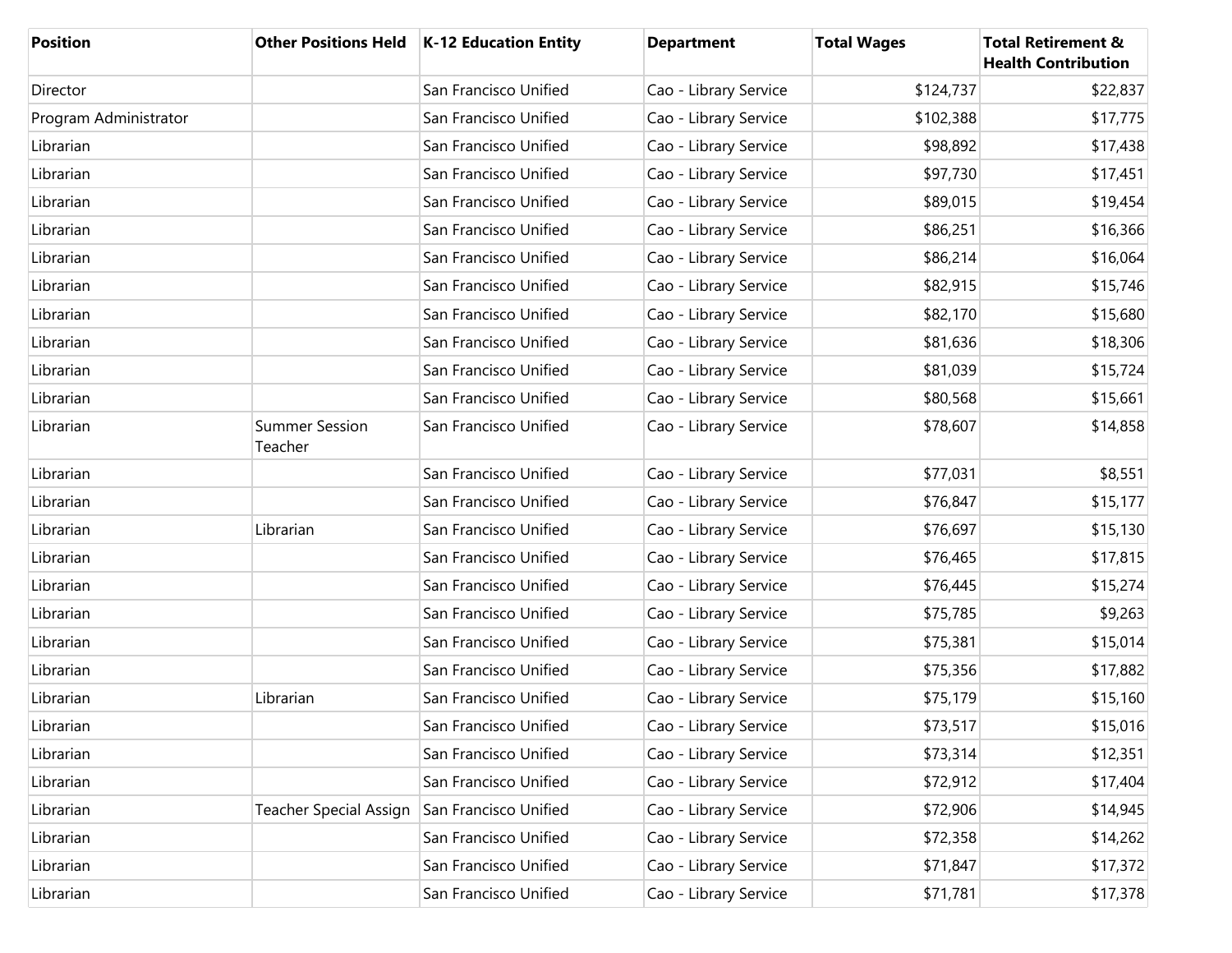| Librarian                   | Librarian | San Francisco Unified | Cao - Library Service | \$71,402 | \$14,810 |
|-----------------------------|-----------|-----------------------|-----------------------|----------|----------|
| Librarian                   |           | San Francisco Unified | Cao - Library Service | \$70,874 | \$14,597 |
| Librarian                   |           | San Francisco Unified | Cao - Library Service | \$70,276 | \$14,639 |
| Librarian                   |           | San Francisco Unified | Cao - Library Service | \$69,232 | \$14,605 |
| Librarian                   |           | San Francisco Unified | Cao - Library Service | \$68,685 | \$14,412 |
| Librarian                   |           | San Francisco Unified | Cao - Library Service | \$68,284 | \$14,302 |
| Library Technical Assistant |           | San Francisco Unified | Cao - Library Service | \$67,936 | \$28,970 |
| Librarian                   |           | San Francisco Unified | Cao - Library Service | \$67,794 | \$17,645 |
| Librarian                   |           | San Francisco Unified | Cao - Library Service | \$67,099 | \$17,682 |
| Librarian                   |           | San Francisco Unified | Cao - Library Service | \$66,834 | \$17,977 |
| Librarian                   |           | San Francisco Unified | Cao - Library Service | \$66,254 | \$14,132 |
| Librarian                   |           | San Francisco Unified | Cao - Library Service | \$65,127 | \$6,301  |
| Assistant Purchaser         |           | San Francisco Unified | Cao - Library Service | \$64,957 | \$30,326 |
| Librarian                   |           | San Francisco Unified | Cao - Library Service | \$64,602 | \$17,241 |
| Librarian                   |           | San Francisco Unified | Cao - Library Service | \$64,149 | \$14,100 |
| Librarian                   |           | San Francisco Unified | Cao - Library Service | \$62,425 | \$7,148  |
| Librarian                   |           | San Francisco Unified | Cao - Library Service | \$61,546 | \$5,925  |
| Librarian                   |           | San Francisco Unified | Cao - Library Service | \$59,432 | \$13,469 |
| Librarian                   |           | San Francisco Unified | Cao - Library Service | \$59,161 | \$16,126 |
| Librarian                   |           | San Francisco Unified | Cao - Library Service | \$58,237 | \$13,362 |
| Librarian                   | Librarian | San Francisco Unified | Cao - Library Service | \$57,234 | \$13,246 |
| Librarian                   |           | San Francisco Unified | Cao - Library Service | \$56,782 | \$16,646 |
| Librarian                   |           | San Francisco Unified | Cao - Library Service | \$54,937 | \$13,039 |
| Librarian                   |           | San Francisco Unified | Cao - Library Service | \$54,128 | \$12,341 |
| Librarian                   | Librarian | San Francisco Unified | Cao - Library Service | \$53,680 | \$15,617 |
| Librarian                   |           | San Francisco Unified | Cao - Library Service | \$53,463 | \$13,053 |
| Librarian                   |           | San Francisco Unified | Cao - Library Service | \$53,062 | \$12,886 |
| Librarian                   |           | San Francisco Unified | Cao - Library Service | \$50,483 | \$15,472 |
| Librarian                   |           | San Francisco Unified | Cao - Library Service | \$48,729 | \$10,832 |
| Librarian                   |           | San Francisco Unified | Cao - Library Service | \$47,359 | \$5,697  |
| Librarian                   |           | San Francisco Unified | Cao - Library Service | \$47,151 | \$12,448 |
| Librarian                   |           | San Francisco Unified | Cao - Library Service | \$46,843 | \$12,273 |